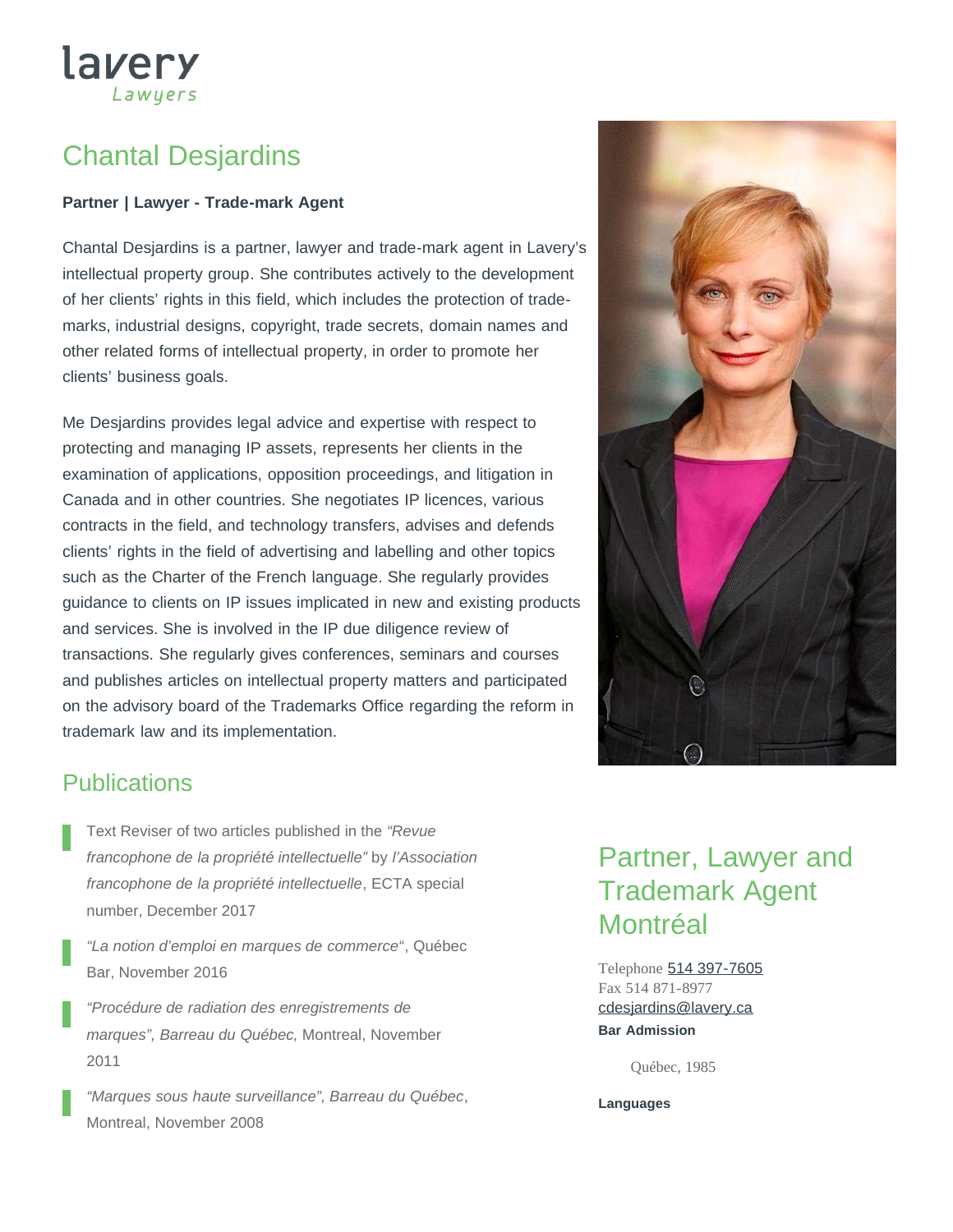"Are we speaking the same language", INTA Annual Meeting, Toronto, May 2006

*"Licence de marques de commerce, Survol des décisions administratives et judiciaires récentes", Développements récents en droit de la propriété intellectuelle,* Vol. 215, 2004

"*Keep an eye on how others use your trade-mark: a simple authorization is generally not enough*!", Newsletter GGData, Vol. 4, No. 4, December 2004

*"Le contrôle en droit canadien des marques de commerce et un second regard sur l'article 50", Les Cahiers de Propriété Intellectuelle,* Vol. 14, No. 1, 2001

"*Infringement of Trade-marks Relating to Products on a Website*", Newsletter GGData, Vol. 1, No. 5, December 2001

"*Drawing the Line Between Comparative Advertising and Third Party Use: Canada*", International Trademark Association, San Antonio, Texas, United States, 1997

Coates, M. A., Desjardins, C., McGurhill, G.,"*Canadian Trademark Practice and Procedure*", International Trademark Association, Practice Paper No. 3, 1993.

*"Les derniers développements jurisprudentiels dans le droit des marques",* Continuing Education Department, Québec Bar, 1991

Desjardins, C., Tremblay, C., *"Aide-Mémoire. Marques de commerce"*, Wilson & Lafleur, 1990

*"Pourquoi conserver l'article 49 dans la Loi sur les marques de commerce?*" 2 C.I.P.R. 295, 1986

### **Conferences**

The year in review- trade-marks, Webinar, Intellectual Property Institute of Canada, February 2018

"Top IP Cases of the year (trademarks)", Intellectual Property Institute of Canada, Annual meeting, Niagara Falls, October 2017

President and Moderator of the Trade-mark Practitioners Group (RPM) , Canadian Chapter of the APRAM Association, conferences since January 2013, including the following subjects: *"Classification de Nice"*, *"Utilisation permise de marques de tiers"*, *"Problèmes de contrefaçon sur*

English French

#### Practice areas

**[Intellectual Property litigation](https://www.lavery.ca/en/legal-services-expertise/390-intellectual-property-litigation.html)**

**[Trade-Marks and Domain](https://www.lavery.ca/en/legal-services-expertise/387-trade-marks-and-domain-names.html) [Names](https://www.lavery.ca/en/legal-services-expertise/387-trade-marks-and-domain-names.html)**

**[Industrial Designs](https://www.lavery.ca/en/legal-services-expertise/385-industrial-designs.html)**

**[Copyrights](https://www.lavery.ca/en/legal-services-expertise/386-copyrights.html)**

**[Contracts, Titles, and Due](javascript:;) [Diligence Reviews](javascript:;)**

**[Trade Secrets](https://www.lavery.ca/en/legal-services-expertise/389-trade-secrets.html)**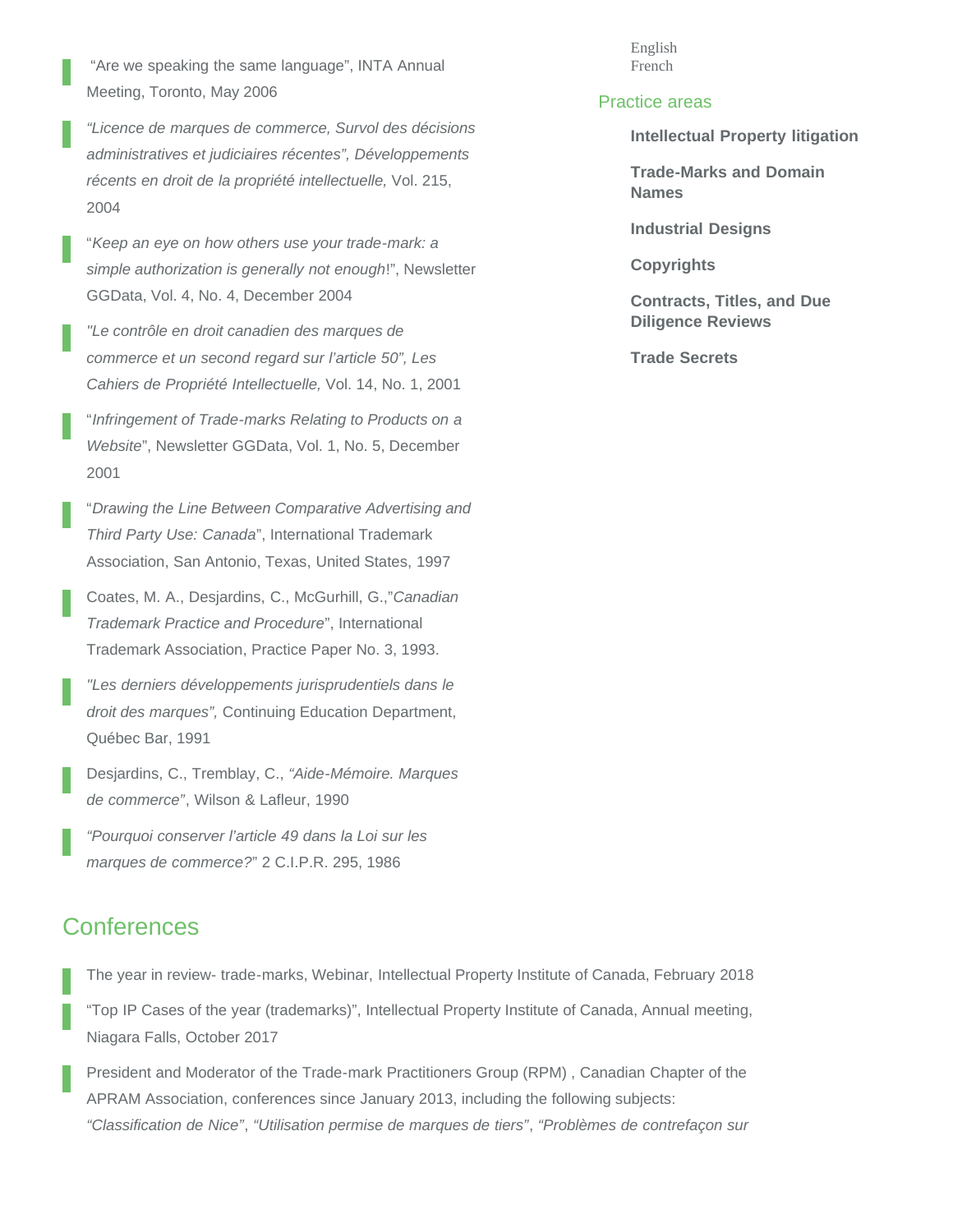*internet: les recours au Canada et en France à l'égard des intermédiaires et des contrefacteurs"*, *"Quelle est la valeur d'un enregistrement de marque de commerce dans le cadre d'un litige?"*, *"Contrefaçon de marques de commerce et recouvrement de dommages-intérêts ou de profits : à qui le choix?"*, *"Système de Madrid: système d'enregistrement international de marques et la classification internationale", "Marque 'ordinaire' à trois dimensions et signe distinctif", "Charte de la langue française: Dispositions relatives aux marques de commerce", etc.*

*"Les considérations linguistiques en rapport avec le droit des marques".* Faculty of Law, University of Montreal, December 2016

*"La propriété intellectuelle : quels avantages peut-elle vous offrir?",* conference to students in fashion design, Marie-Victorin College, Montreal, 2014, 2015 and 2016

*"Les Rudiments de la Propriété Intellectuelle"*, Association des juristes italo-canadiens, Montreal, Novembre 2015

*"La propriété intellectuelle comme actif d'entreprise"*, Hautes Études Commerciales (HEC), Montreal, April 2012

*"La propriété intellectuelle comme actif d'entreprise"*, presented to a group of Legal Professionals, Montreal, February 2012

*"Procédure de radiation des enregistrements de marques",* Québec Bar *: "Les développements récents en droit de la propriété intellectuelle"*, Montreal, November 2011

"*How to win the speed-dating by protecting packaging or Protecting packaging in Canada*", 2010 FICPI ABC Meeting, Ottawa, June 2010

*"Panel sur la pratique en droit des marques Canada-U.S*.", Association des Praticiens du Droit des Marques et des Modèles (APRAM), Paris, France, September 2009

*«L'Ère post jeux et fête»*, The Canadian Institute, Montreal, November 2008

*"Noms de produits de santé à présentation et à consonance semblables", Regroupement des praticiens du droit des marques de commerce (RPM)*, Montreal, June 2008

"*Les chemins de la réussite d'une carrière/trouver sa passion : Prendre des risques*", Career Women Interaction, Montreal, September 2007

*"Droits des marques et modèles au Canada et aux États-Unis", Association des Praticiens du Droit des Marques et des Modèles (APRAM)*, Paris, France, June 2007

"*Le point sur les exigences en matière de licences de marques de commerce au Canada : comment faut-il gérer l'utilisation de la marque par d'autres entreprises (y compris à l'intérieur du même regroupement) pour éviter de compromettre leur validité"*, Regroupement des praticiens du droit des marques de commerce (RPM), Montreal, April 2007

"*Conflicts : Where and how to draw the line*", Intellectual Property Institute of Canada 80th Annual Meeting, St. Andrews-by-the-Sea, New Brunswick, September 2006

"*Are we speaking the same language*", International Trademark Association Annual Meeting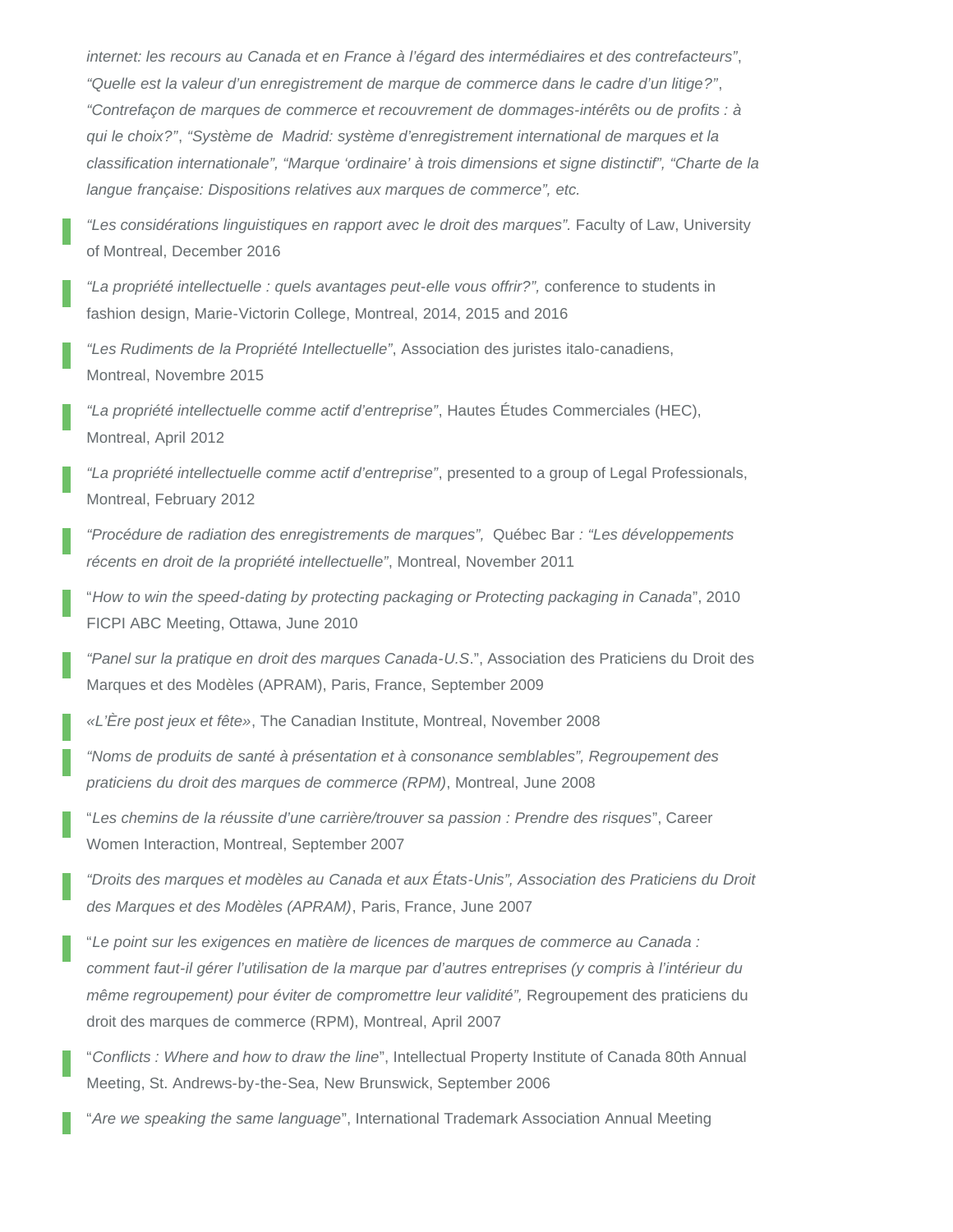Toronto, May 2006

President of the second day at the forum on the "Women Leadership", Canadian Institute, April 2006

"Women and Technology", "*Understanding the current issues*", Career Women Interaction, Montreal, Quebec, February 2006

Moderator at the "INTA Emerging Issues Forum", Savannah, Georgia, February 2006

*"Pourquoi s'attarder au territoire alors que nous sommes tous citoyens du village global?"*, The Canadian Institute, Montreal, June 2005

*"Les licences en marques : une interprétation sclérosée ?*" Canadian Bar Association, October 2002

*"Mock cross-examination"*, Bi-annual meeting of the Canadian Institute of Intellectual Property, Ottawa, March 2002

 Honorary President of the VIth *"Forum québécois pour les femmes-cadres"* organized by the *"Institut International de Recherche"*, January 2001

*"Les aspects légaux de la propriété intellectuelle"*, presented at the *Centre de recherche informatique de Montréal* (CRIM), November 2000

"*Intellectual Property in the New Millenium. Non-Traditional Trade-marks. Animated Trade-marks and Two-Dimensional Get-Up*", Annual Meeting , Intellectual Property Institute of Canada, Quebec City, September 1999

"*Deontology in intellectual property practise*", Intellectual Property Institute of Canada, Montreal, November 1997

"*Drawing the Line Between Comparative Advertising and Third Party Use: Canada",* International Trade-Mark Association, Annual Meeting, San Antonio, Texas, United States, May 1997

*"L'avenir de l'adhésion du Canada aux conventions internationales"*, Quebec City, 1996

"The knock-off", conference organized in conjunction with Goudreau Gage Dubuc and Martineau Walker, Montreal, 1995

*"Le licensing au Canada"*, IRPI Henri-Desbois Intellectual Property Research Institute and Paris Chamber of Commerce, Paris, France, 1994

*"Les derniers développements jurisprudentiels dans le droit des marques", Service de la formation permanente*, Quebec Bar Association, Montreal, 1991

*"Pourquoi conserver l'article 49 dans la Loi sur les marques de commerce?"*, London, Ontario, 1986

Workshops on the basic and advanced courses relating to trade-marks. Courses organized by McGill University and the Intellectual Property Institute of Canada

Roundtable guest speaker on various intellectual property subjects for the International Trademark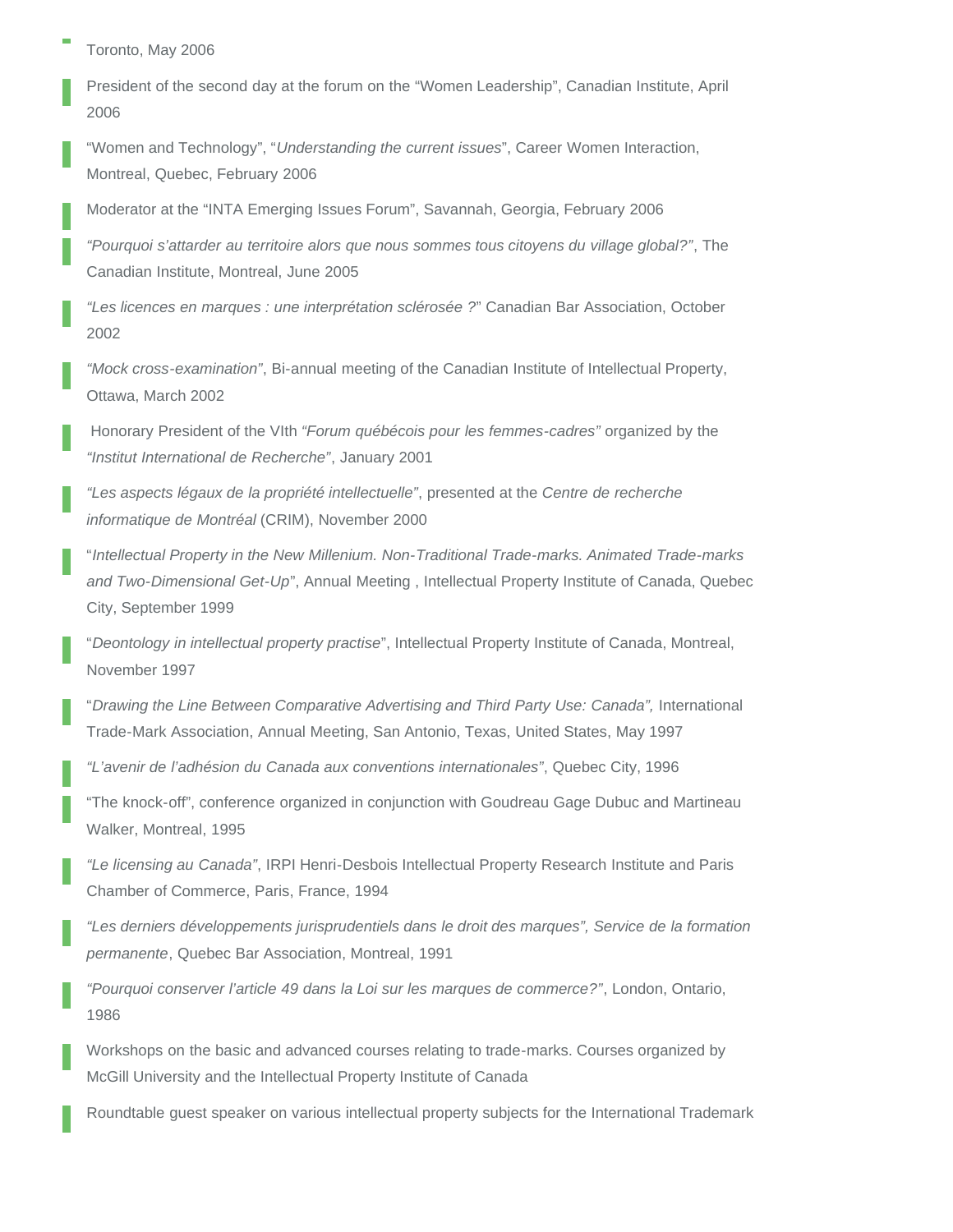#### Association

Training sessions on trade-marks, copyrights, trade secrets and related topics for various clients and audience

## Professional and community activities

Fondation du Conservatoire de musique et d'art dramatique du Québec

Board member, since 2017

Trois Tristes Tigres (theater company)

Board member, since 2016 and vice-president of the Board since 2017

Fondation du Centre des auteurs dramatiques (CEAD)

Board Member, 2009-2014

Fund raising Ambassador for the Fondation du Conservatoire de musique et d'art dramatique, 2016

Member of the Board, Chœur de chambre du Québec*,* 2013-2015

## **Distinctions**

The Best Lawyers in Canada, 13<sup>th</sup> Edition

The Canadian Legal LEXPERT® Directory in the field of Intellectual Property, depuis 2016

World Trademark Review 1000

Leading Trademark Professionals (since 2011)

Who's Who Legal: Canada

Leading Trademark Practitioner (since 2010)

The International Who's Who of Trademarks Lawyers

Leading Practitioner (since 2011)

The Best Lawyers in Canada, Lawyer of the Year*,* Intellectual Property, 2020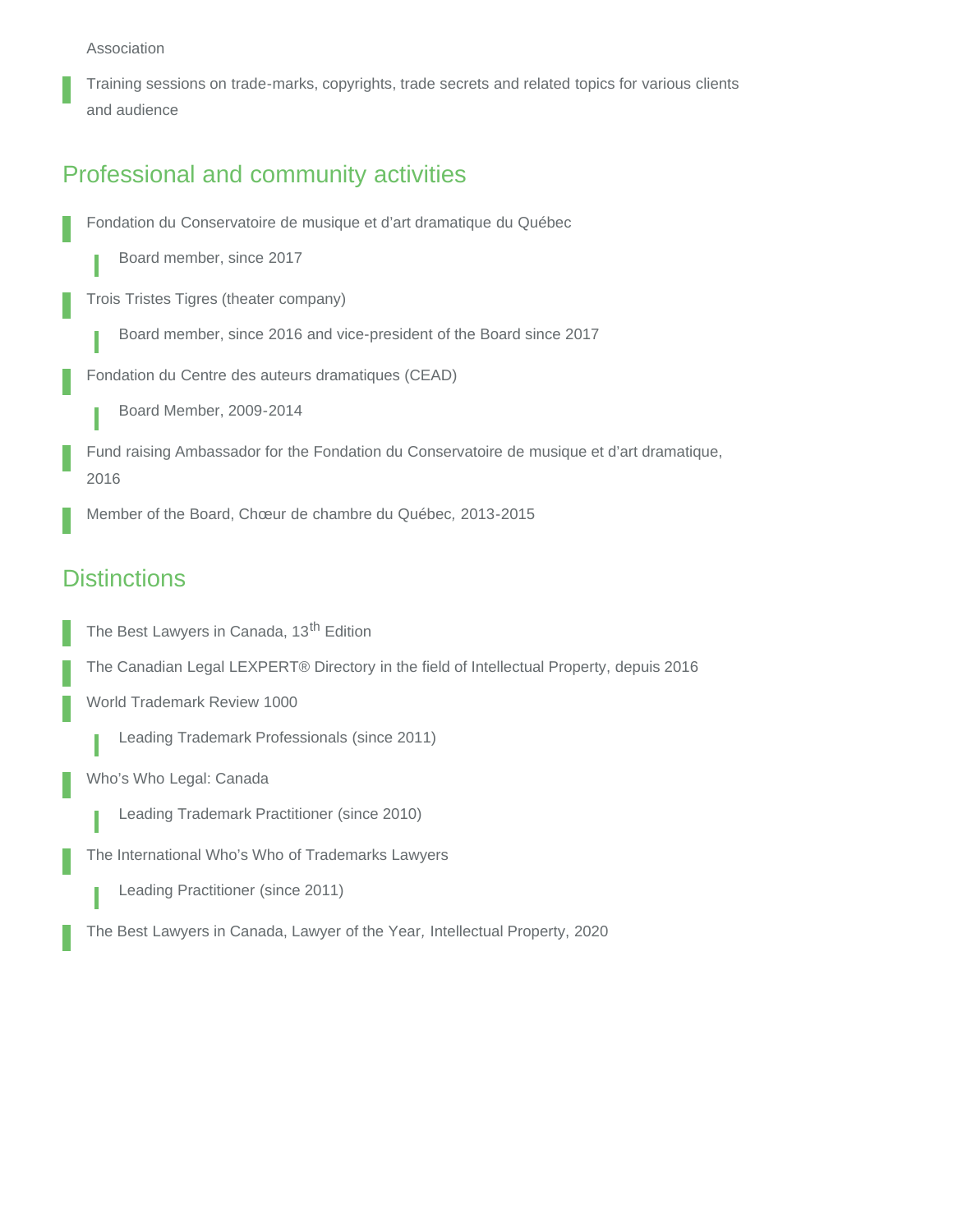

# 2022 LEXPERTRANKED **LAWYER**

## **Education**

Diploma in Notarial law, *Université de Montréal*, 1980

L.L.L., *Université de Montréal*, 1979

## Boards and Professional Affiliations

Member of Lavery's Board of Directors

Canadian Bar Association

Member of Council of CBA-Québec, 2008

Member of the Organizing Committee of 2003 Annual Meeting

Co-managing Director of the intellectual property firm Goudreau Gage Dubuc 2006-2018

Québec Bar

Member of the managing partners task force on Panorama project (ethnocultural equality in the profession), 2016

Member of the managing partners task force on Justicia project (equality for the advancement of women in the profession), 2013-2016

Intellectual Property Institute of Canada (IPIC)-Fellow member-